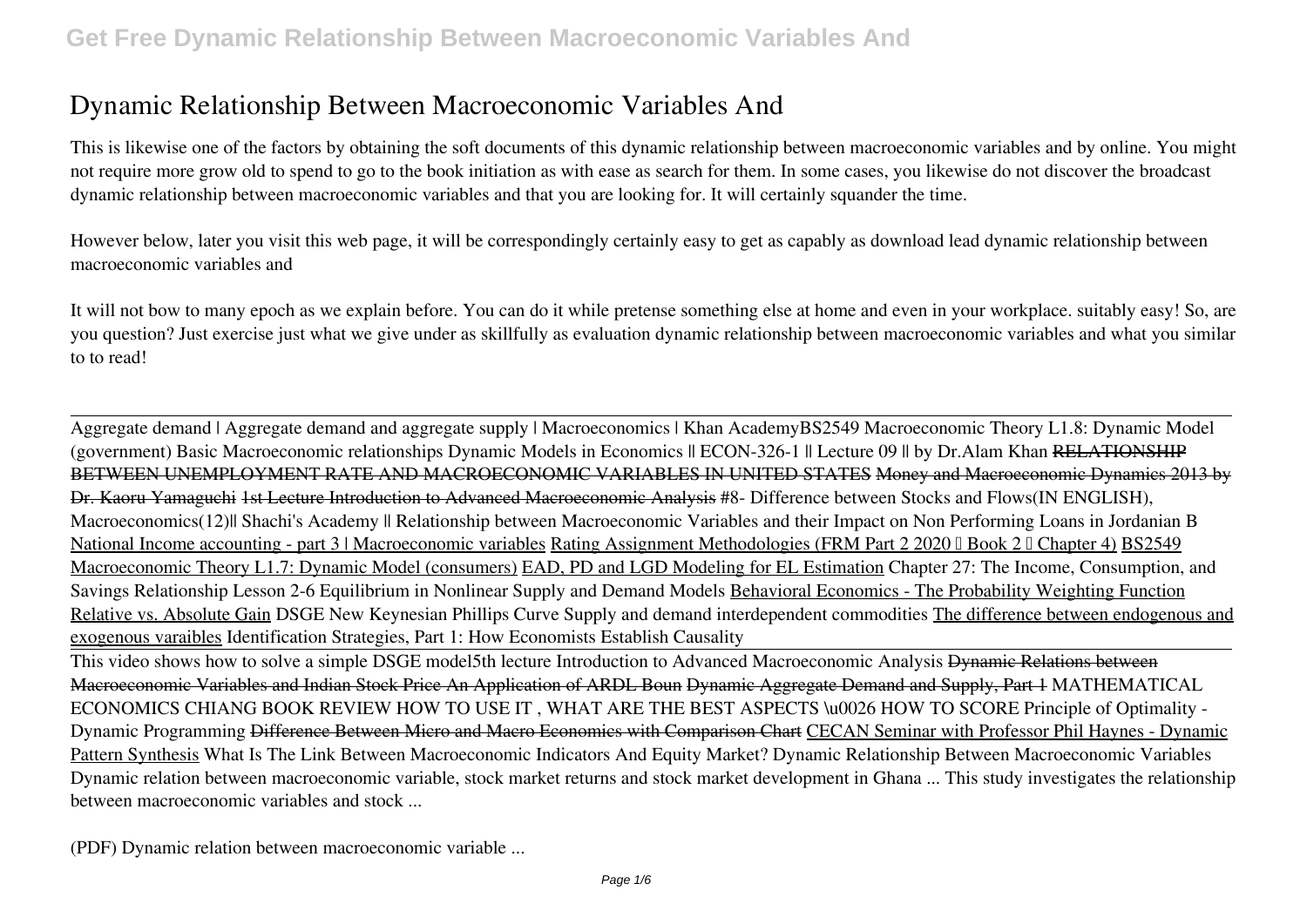Dynamic Relationship between Macroeconomic Variables and Stock Prices: A Case of Pakistan Stock Exchange Sadaf Jam al 1 , Raja R ehan 2 , Imran Umer 3 , a nd Saniya Z ulfiqar 4

**(PDF) Dynamic Relationship between Macroeconomic Variables ...**

Bisharat Hussain Chang, Muhammad Saeed Meo, Qasim Raza Syed, Zahida Abro, Dynamic analysis of the relationship between stock prices and macroeconomic variables, South Asian Journal of Business Studies, 10.1108/SAJBS-06-2018-0062, ahead-of-print, ahead-of-print, (2019).

#### **DYNAMIC RELATIONS BETWEEN MACROECONOMIC VARIABLES AND THE ...**

Dynamic analysis of the relationship between stock prices and macroeconomic variables: An empirical study of Pakistan stock exchange - Author: Bisharat Hussain Chang, Muhammad Saeed Meo, Qasim Raza Syed, Zahida Abro. Books and journals Case studies Expert Briefings Open Access.

**Dynamic analysis of the relationship between stock prices ...**

relationship between macroeconomic variables and and numerous book collections from fictions to scientific research in any way. among them is this dynamic relationship between macroeconomic variables and that can be your partner.

**Dynamic Relationship Between Macroeconomic Variables And**

Dynamic Relationship Between Macroeconomic Variables and the Canadian Stock Market Bahram Dadgostar Lakehead University Bakhtiar Moazzami Lakehead University In this study the relationship between the Toronto Stock Exchange (TSE) and a group of macroeconomic variables is examined. Using cointegration, we found that the Toronto Stock

**Dynamic Relationship Between Macroeconomic Variables and ...**

Dynamic Relationship between Macroeconomic Variables and Stock Returns: Empirical Evidence in Case of Sri Lanka N. Rajeshwarana,\* a Department of Commerce, Faculty of Commerce and Management, Eastern University, Sri Lanka ABSTRACT Linkages between macroeconomic variables (MV) and stock return are still obscure in developing counties as mixed

**Dynamic Relationship between Macroeconomic Variables and ...**

Al Sharkas, A.A. Dynamic Relations Between Macroeconomic Factors and Jordanian.. 100. return and the level of real economic activity, money supply, inflation, and interest rates. The results indicate that a cointegration relationship indeed exists and that stock prices contribute to this relationship.

#### **THE DYNAMIC RELATIONSHIP BETWEEN MACROECONOMIC FACTORS AND ...**

It is found that stock prices are exposed to macroeconomic factors, but the level of sensitivity is different in different sectors. Out of five sectors taken in the study, it is found that only the realty sector has long run relationship with macroeconomic variables. Other sectors have no long run relationship with macroeconomic variables.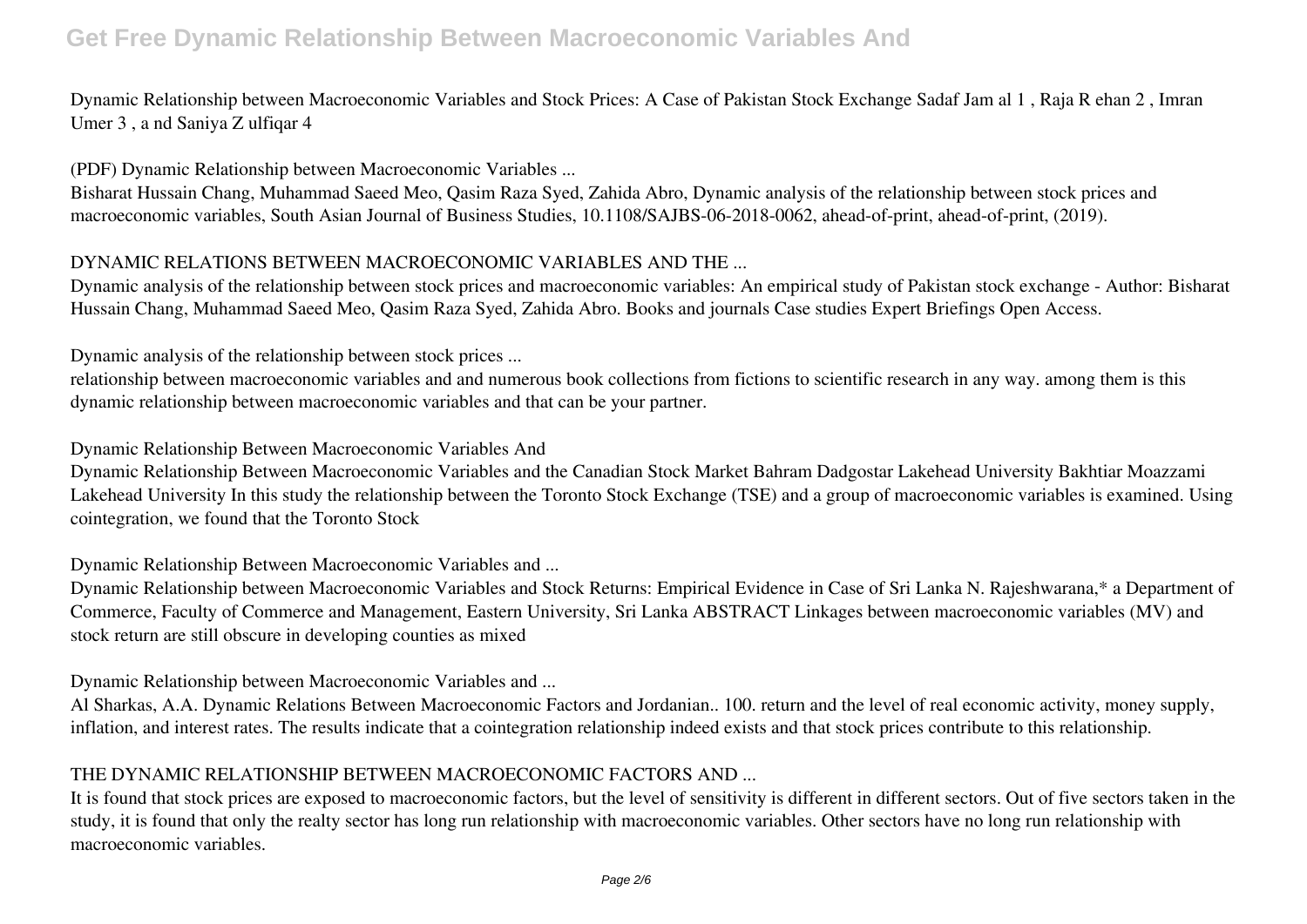#### **Dynamic Relationship Between Stock Market Sector Indices ...**

DYNAMIC RELATIONS BETWEEN MACROECONOMIC VARIABLES AND ... This study is the first of its kind to empirically examine the dynamic causal relationship between stock market price and some macroeconomic variables in India using modern econometric time series techniques. The contribution of the paper is to fill these research gaps in the literature.

#### **DYNAMIC RELATIONS BETWEEN MACROECONOMIC VARIABLES AND ...**

In this research paper, attempt has been made to explore the dynamic relationship between stock market and macroeconomic variables i.e. DSE index and three key macro-economic variables (Exchange rate, Industrial production in and Reserve), by using unit root stationary tests and Johansan co-integration test.

#### **The Dynamic Relationship Between Stock Market Returns and ...**

On the Dynamic Relationship between U.S. Farm Income and Macroeconomic Variables - Volume 41 Issue 2 - Jungho Baek, Won W. Koo

**On the Dynamic Relationship between U.S. Farm Income and ...**

Macroeconomic variables are a bit like family dynamics. It takes budgeting or delicate calculations, structure and give-and-take to keep an economy (or family) healthy, productive and stable. Economic output, the unemployment rate, inflation and interest rates each play a part in macroeconomics.

#### **What Are Key Macroeconomic Variables? | Bizfluent**

macroeconomic variables in return influence macroeconomic stability through their effects on aggregate. expenditure (consumption) and performance of the financial system (Tsatsaronis & Zhu , 2004). This. was the experiences of the macroeconomic instability in the years 1980s to the year 2009 in developed.

**Dynamic Relationship between the Housing Price and ...**

This study is an attempt to determine the relationship between macroeconomic variables and the Nigerian capital market index. It considers the yearly data of several macroeconomic variables of interest rates, inflation rates, exchange rates, fiscal deficit, GDP and money supply from 1975 to 2005; and it tries to reveal the relative influence of ...

#### **The Relationship between Macroeconomic Variables and Stock ...**

DYNAMIC RELATIONS BETWEEN MACROECONOMIC VARIABLES AND THE JAPANESE STOCK MARKET: AN APPLICATION OF A VECTOR ERROR CORRECTION MODEL. Tarun K. Mukherjee. ... (VECM) in a system of seven equations, we find that the Japanese stock market is cointegrated with a group of six macroeconomic variables. The signs of the long term elasticity ...

### **DYNAMIC RELATIONS BETWEEN MACROECONOMIC VARIABLES AND THE ...**

Inflation is an important macroeconomic variable because it has a close relationship with other variables. For instance, high economic growth with low unemployment imply a risk to high inflation. High inflation rates are undesirable for an economy, because inflation doesn∏t affect all prices equally.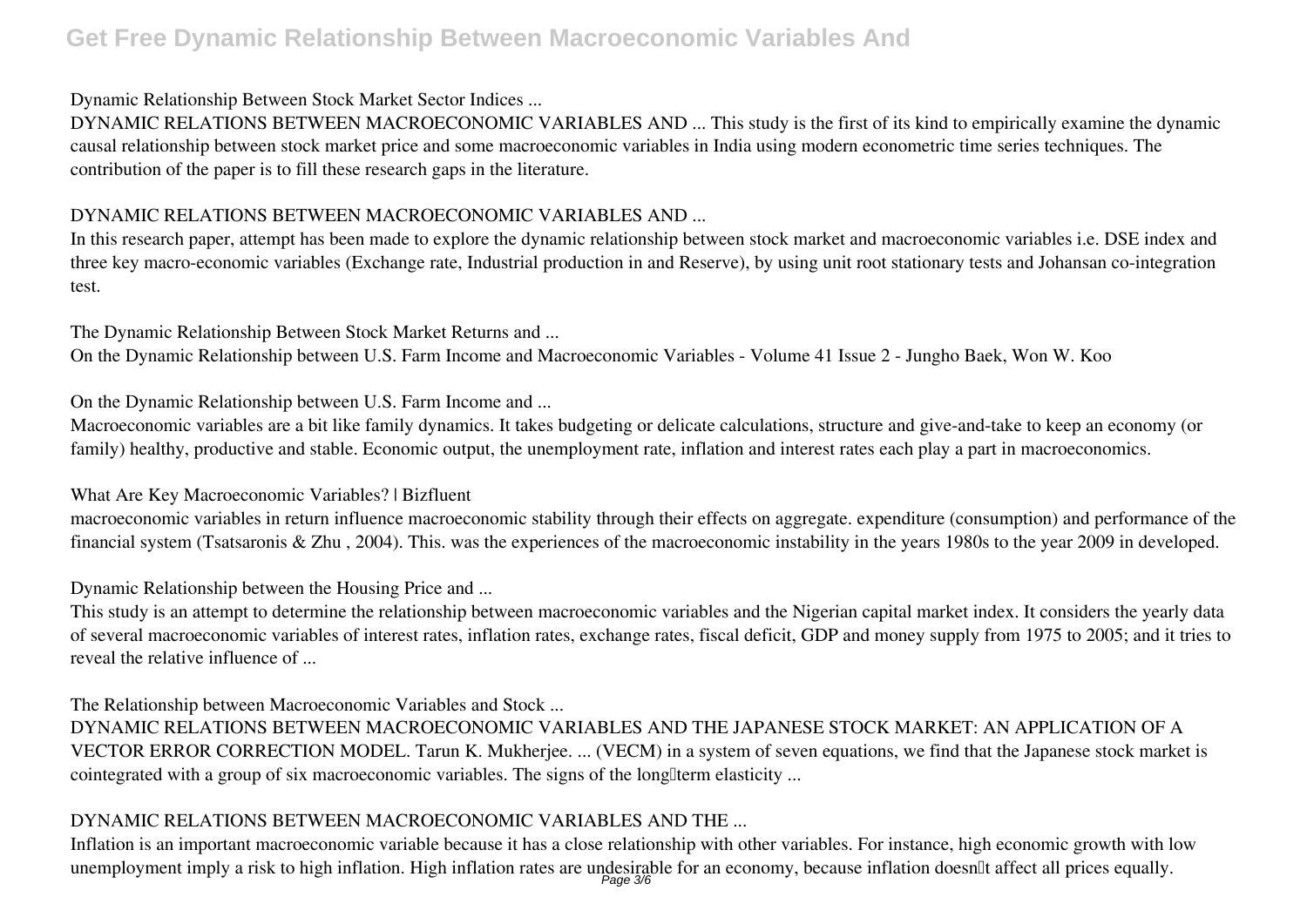#### **Macroeconomic Variables**

macroeconomic variables in the Nigerian stock market. This paper addresses the issue of analyzing long-term relationships between stock returns and relevant macroeconomic variables, using the cointegration method. The advan-tage of the cointegration technique stems from its ability to explore dynamic comovements among variables examined.

#### **THE RELATIONSHIP BETWEEN STOCK PRICES AND MACROECONOMIC ...**

On the Dynamic Relationship between U.S. Farm Income and Macroeconomic Variables. Jungho Baek and Won W. Koo. Journal of Agricultural and Applied Economics, 2009, vol. 41, issue 2 . Abstract: This study examines the short- and long-run effects of changes in macroeconomic variables agricultural commodity prices, interest rates and exchange rates on the U.S. farm income.

This empirical study investigates the relationship between selected macroeconomic variables and the stock markets in the US, Germany, and Hong Kong. The seven chosen macroeconomic variables are interest rate, inflation, oil price, unemployment rate, industrial production index, money supply, and exchange rate. In this study, Pearson's correlation, unit root tests, Granger causality test, Johansen cointegration test, and regression model are used to identify how these macroeconomic variables impact on S&P500 in the United States, DAX 30 in Germany, and Hang Seng Index in Hong Kong with the monthly series for a period of 18 years from July 1997 to July 2015. The empirical results show that there are short-term causal relationships and long-term equilibrium relationships between macroeconomic variables and the stock markets in these three countries.

This paper examines short-run and long-run dynamic relationships between selected macroeconomic variables and stock prices in the Korea Stock Exchange. The data is restricted to the period for which monthly data are available from January 1986 to October 2016 (370 observations) retrieved from the Economic Statistics System database sponsored by the Bank of Korea. The study employs unit root test, cointegration test, vector error correction estimates, impulse response test, and structural break test. The results of the Johansen cointegration test indicate at least three cointegrating equations exist at the 0.05 level in the model, confirming that there is a long-run equilibrium relationship between stock prices and macroeconomic variables in Korea. The results of vector error correction model (VECM) estimates indicate that money supply and short-term interest rate are not related to stock prices in the shortrun. However, exchange rate is positively related to stock prices while the industrial production index and inflation are negatively related to stock prices in the short-run. Furthermore, the VECM estimates indicate that the external shock, such as regional and global financial crisis shocks, neither affects changes in the endogenous variables nor causes instability in the cointegrating vector. This study finds that the endogenous variables are determined by their own dynamics in the model.

The relationship between stock prices and macroeconomic variables varies across countries, time periods, datasets used, and the frequency of data used. Thus, an in-depth study to reinvestigate the relationship between selected macroeconomic variables i.e. inflation rate, exchange rate, index of industrial production, gold price, money supply and yields on treasury bills, and Indian stock market for the period of April 2005 to March 2014 has been carried out.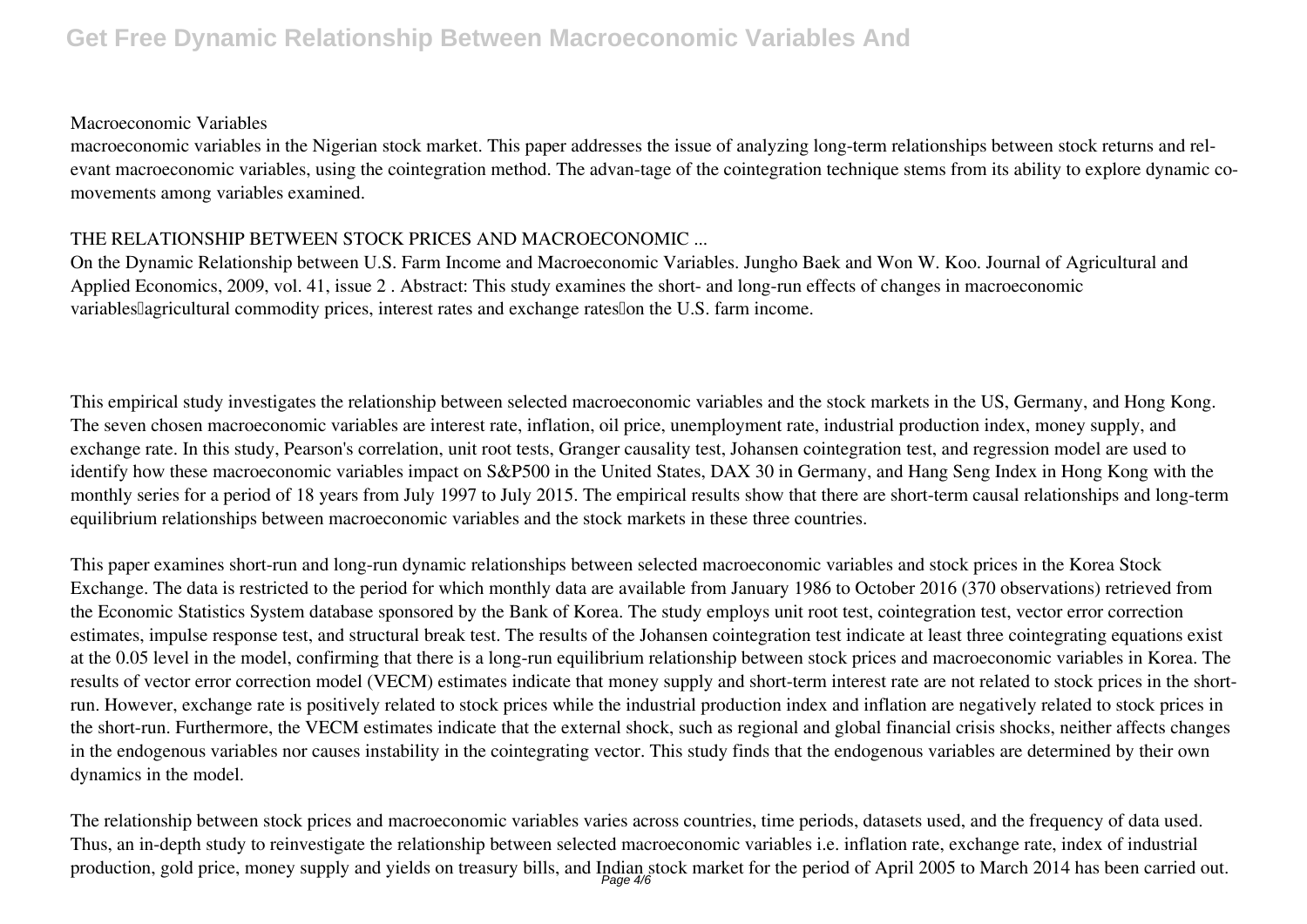In this study Johansen's cointegration test, vector error correction model (VECM), impulse response functions (IRFs), and variance decomposition (VDCs) test have been applied. The results of Johansen cointegration test indicates a significant negative relationship between exchange rate, inflation rate, and index of industrial production with stock prices whereas there exists a significantly positive relationship of money supply and yield on treasury bills with stock prices. Vector error correction model helps to determine both short and long run causal relationship between macroeconomic variables and stock price. The results found short run causality runs from exchange rate to Nifty, Nifty to money supply, and inflation rate whereas long run causality found from Nifty to short term interest rate and money supply.

The liberalization and globalization of the Indian economy has made India more vulnerable to macro issues. This book provides a comprehensive analysis of the dynamic relationship between macroeconomic variables and stock prices in India. The research findings and policy implications discussed here may also be relevant for other emerging economies.

The liberalization and globalization of the Indian economy has made India more vulnerable to macro issues. This book provides a comprehensive analysis of the dynamic relationship between macroeconomic variables and stock prices in India. The research findings and policy implications discussed here may also be relevant for other emerging economies.

In this study, a vector autoregression model with time-varying parameters is considered. The time varying parameter VAR model with stochastic volatility enables us to capture possible changes in underlying structure of the economy in a flexible and robust manner. The Markov chain Monte Carlo method is employed for the estimation. As an empirical application, the time varying parameter VAR model with stochastic volatility is estimated using the transformed data of oil price, stock index and seven different versions of exchange rates in Kazakhstan Tinge with significant structural changes in the dynamic relationship between the macroeconomic variables. The findings are in order. One is that the Kazakhstan economy shows significantly different macroeconomic performance, thus implying the possibility of important structural changes in the economy over time. The other one is that the time-varying impulse responses show remarkable changes in the relations between the macroeconomic variables compared with those estimated by a constant parameter VAR.

The dynamic relationship between macroeconomic variables and its effect on financial market, monetary policy is very important for effective economic management. This presents four empirical macroeconomics studies in Ghana

This study examines the effects of macroeconomic variables on the movement stock prices in Ghana. We analyze both long-run and short-run dynamic relationships between the stock market index and macroeconomic variables including inward foreign direct investments, Treasury bill rate, consumer price index, and exchange rate from 1991:1 to 2006:4 using Johansen's multivariate cointegration test and innovation accounting techniques. We established that Page 5/6